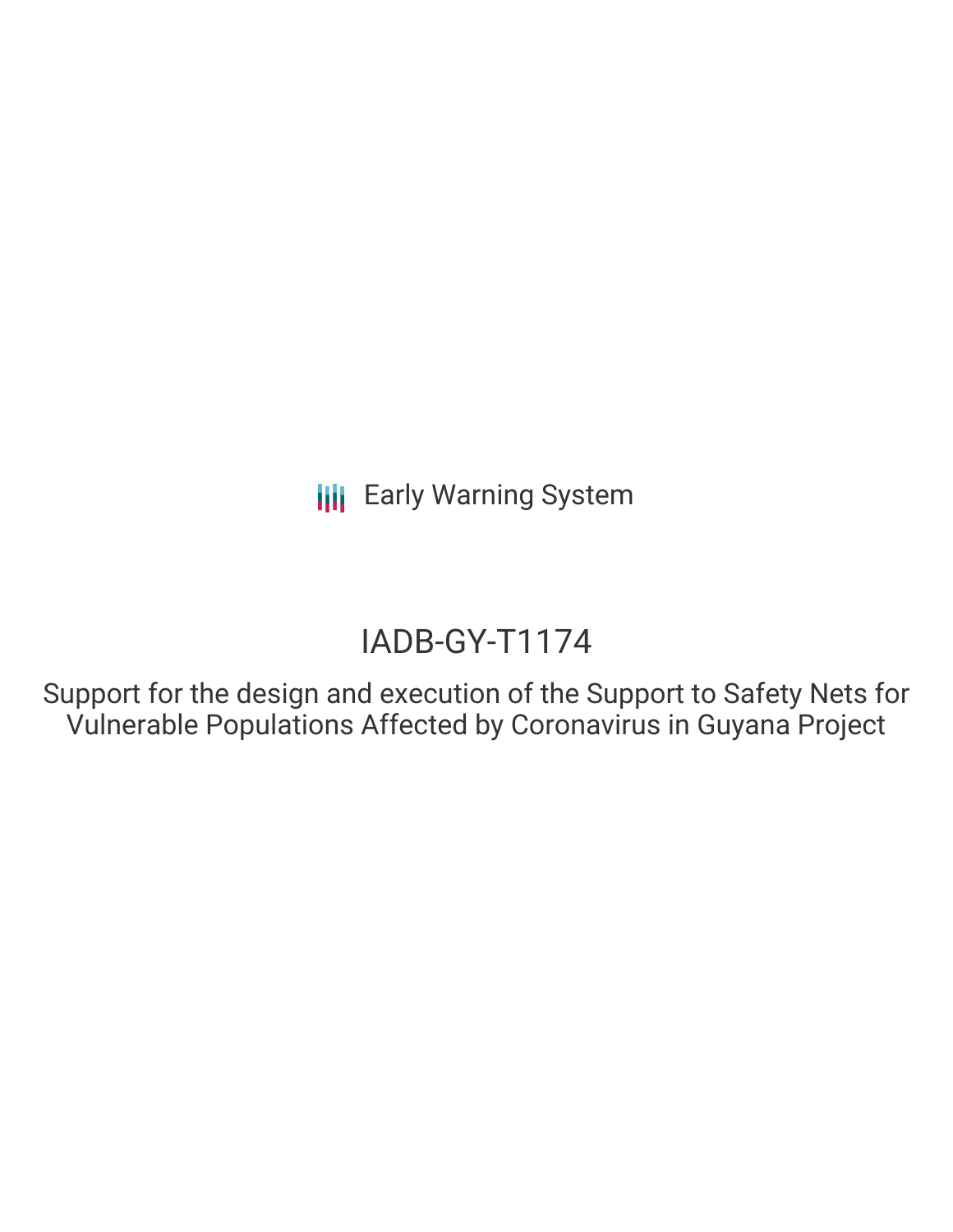

Support for the design and execution of the Support to Safety Nets for Vulnerable Populations Affected by Coronavirus in Guyana Project

### **Quick Facts**

| <b>Countries</b>               | Guyana                                    |
|--------------------------------|-------------------------------------------|
| <b>Financial Institutions</b>  | Inter-American Development Bank (IADB)    |
| <b>Status</b>                  | Proposed                                  |
| <b>Bank Risk Rating</b>        | U                                         |
| <b>Borrower</b>                | Government of Guyana                      |
| <b>Sectors</b>                 | Law and Government, Technical Cooperation |
| <b>Investment Type(s)</b>      | Grant                                     |
| <b>Investment Amount (USD)</b> | $$1.00$ million                           |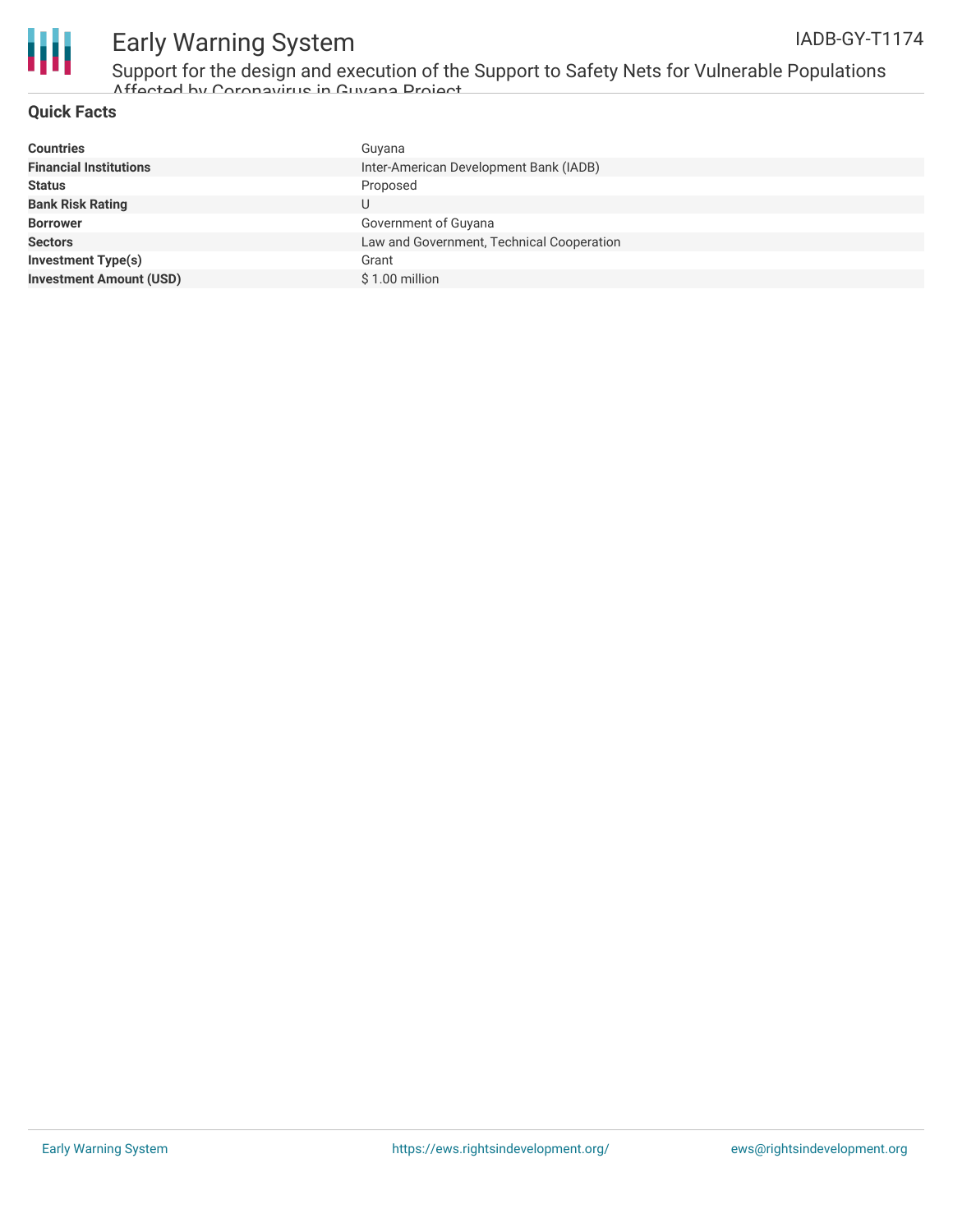

Support for the design and execution of the Support to Safety Nets for Vulnerable Populations Affected by Coronavirus in Guyana Project

### **Project Description**

The objective of the technical cooperation is to provide support for the design and execution of the Support to Safety Nets for Vulnerable Populations Affected by Coronavirus (COVID-19) in Guyana project by providing funding for key studies and consultants including consultancies for the design of an enterprise architecture of the Ministry, normative strengthening and design of processes and software for the MHSSS.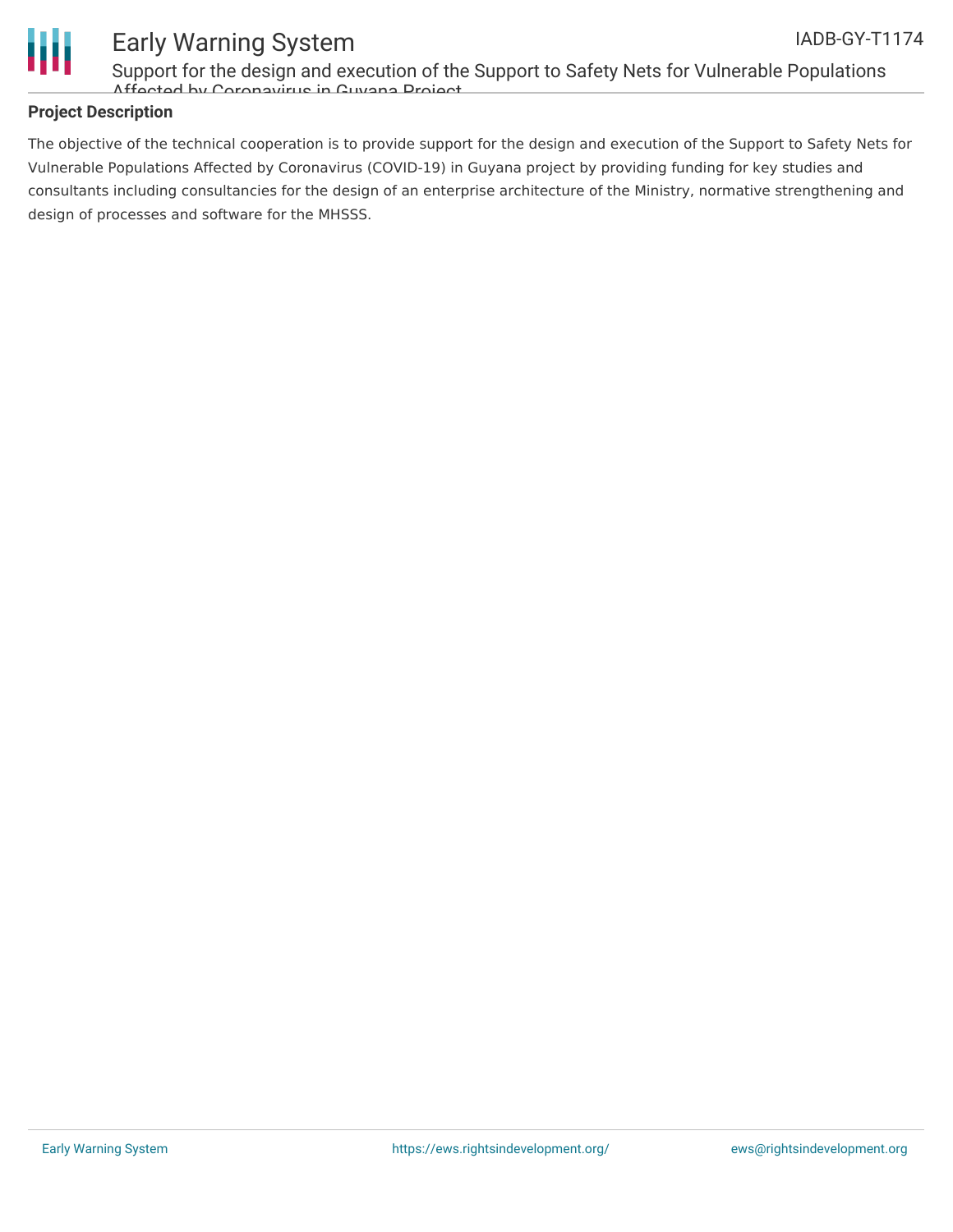

Support for the design and execution of the Support to Safety Nets for Vulnerable Populations Affected by Coronavirus in Guyana Project

### **Investment Description**

• Inter-American Development Bank (IADB)